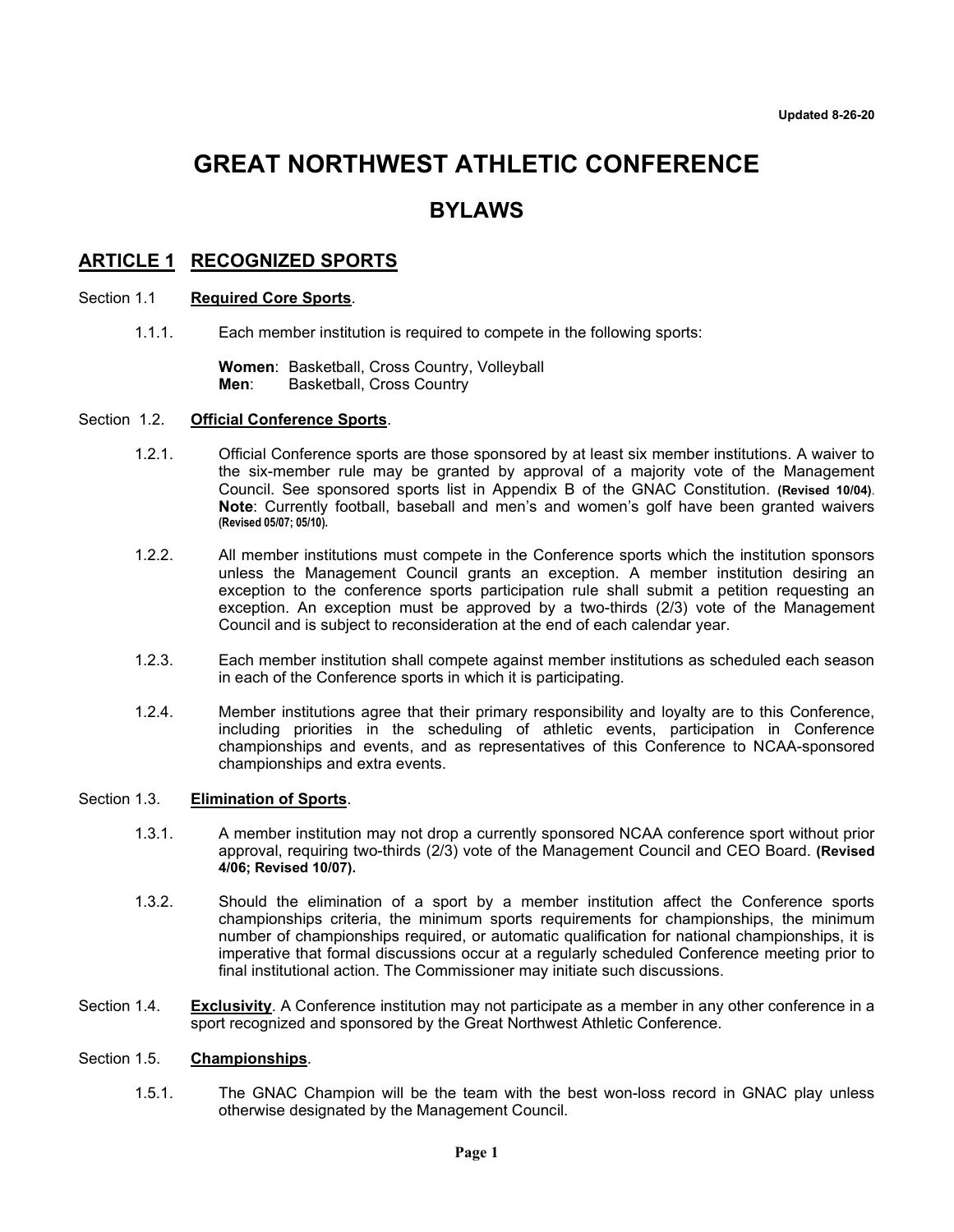- 1.5.2. A conference champion will be named in each GNAC sponsored sport.
- 1.5.3. In sports where automatic berths are awarded for national postseason play, the NCAA representative for postseason play shall be the GNAC champion as outlined in the respective Sport Regulations.
- 1.5.4. Playing rules, tiebreakers, and conditions for all conference championships shall be governed as set forth in the Sports Regulations.
- 1.5.5 The Conference Office shall approve the site for all conference championship events. The host institution will submit information concerning the proposed site to the Management Council at least 18 months prior to the event. (**Added 10/07**)

## **ARTICLE 2 CONFERENCE COMMISSIONER**

#### **Section 2.1. Selection and Terms of Employment.**

- 2.1.1. The Conference shall employ a Chief Administrative Officer known as the "Commissioner."
- 2.1.2. The CEO Board shall approve the contract terms and the selection of the Commissioner.
- 2.1.3. The Commissioner shall be employed on a two-year contract unless otherwise provided by agreement, with tenure in office continuing for a period such as the CEO Board may determine.
- 2.1.4. The term of employment of the Commissioner shall commence July 1, unless otherwise provided by agreement.
- 2.1.5. The Management Council shall evaluate the Commissioner annually with the results forwarded to the CEO Board for review.
- 2.1.6. Prior to the expiration of the Commissioner's contract, the CEO Board shall determine whether the contract shall be renewed, unless otherwise provided by agreement.

#### **Section 2.2. Acting Commissioner.**

In the case of a vacancy prior to the expiration of the term of the contract held by the Commissioner, a special meeting of the Management Council shall be called by the President, within four (4) calendar weeks, to consider and recommend to the CEO Board the appointment of an acting Commissioner.

#### **Section 2.3. Responsibilities of the Commissioner:**

- 2.3.1. Serve as chief administrative officer of the Conference under the authority of the CEO Board.
- 2.3.2. Serve as the principal enforcement officer of the Conference rules, regulations and agreements, and is responsible to initiate investigations of any member or institution when there is sufficient evidence presented of potential NCAA or Conference violations, or if they have been officially notified by the NCAA, or by another institution, of alleged violations.
- 2.3.3. Serve as Secretary-Treasurer of the Conference, including but not limited to preparing a semiannual financial report and providing for an annual audit of Conference records.
- 2.3.4. Serve as an ex-officio, non-voting member of the CEO Board, the Management Council, all advisory groups, all standing and ad hoc committees, and sports' committees, unless otherwise specified.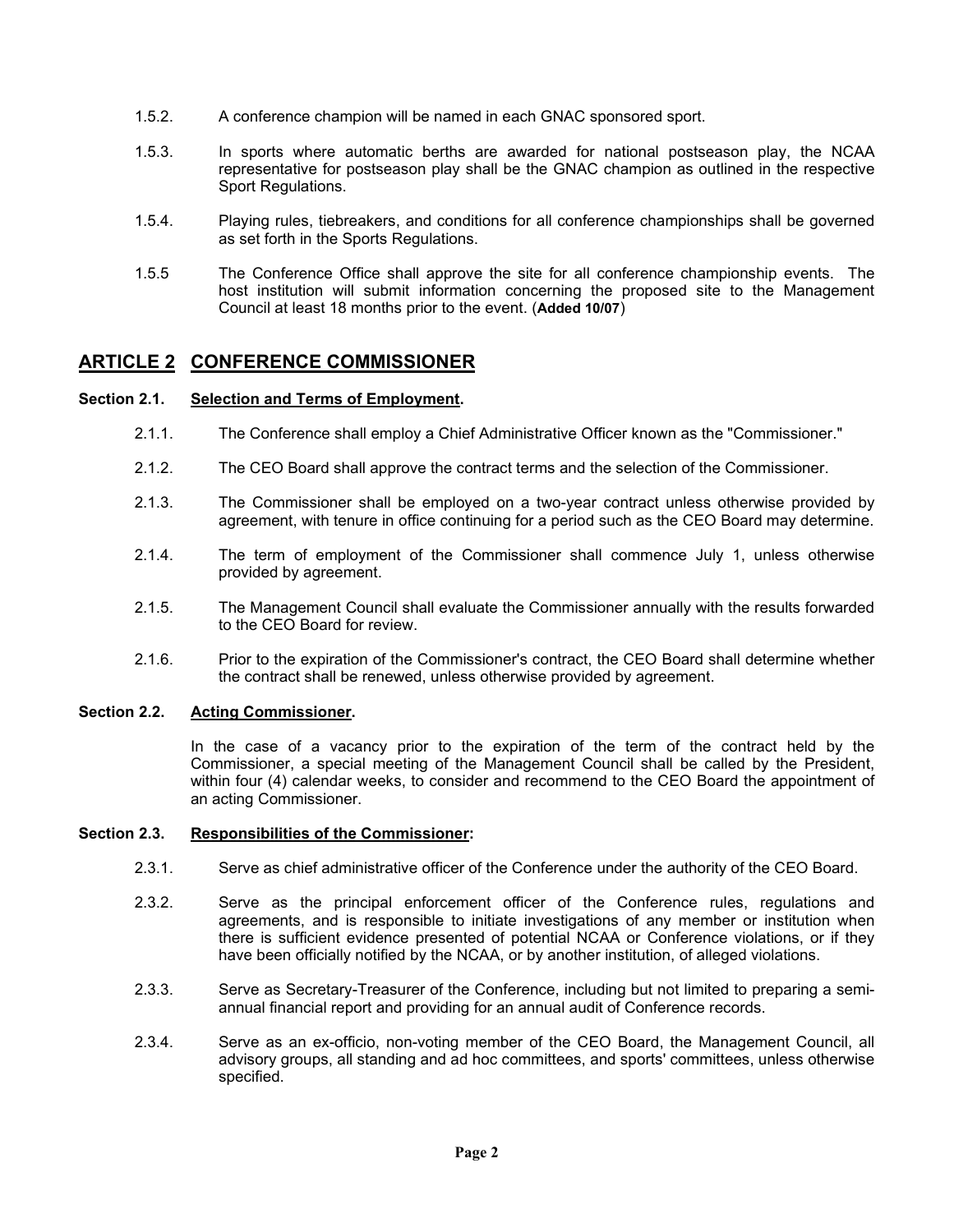- 2.3.5. Promote the general welfare of the Conference at all times, studying the problems of the Conference and offering advice and guidance to the members in the solution of those problems.
- 2.3.6. Conduct, through the press, radio, television, periodicals, meetings, and the general service of this office, on-going educational programs looking toward the development of scholarship, sportsmanship, and understanding of the values of competitive athletics, and exert all reasonable effort to acquaint the public with the ethics and high ideals which motivate the Conference in its conduct of intercollegiate athletics.
- 2.3.7. Interpret and enforce NCAA and Conference rules and regulations, as well as interpret and rule upon Eligibility Regulations, sending copies of the Commissioner's interpretations and rulings to the Faculty Athletic Representatives and athletics administrators. In addition, the Commissioner shall:
	- a) Manage the Letter of Intent program.
	- b) Recommend changes deemed advisable in the Bylaws and Sports Regulations.
- 2.3.8. Act as the liaison between the Conference and representatives of the media, taking responsibility for the administration of Conference policies involving television, radio, and related programs.
- 2.3.9. Schedule and supervise all Conference championships.
- 2.3.10. Represent the Conference in external affairs, maintaining a liaison with, and assuming a leadership role in, organizations that promote the continued growth and development of men's and women's athletics, and serve as the official delegate of the Conference to the NCAA **Convention**
- 2.3.11. Perform such duties as directed by the CEO Board, the Management Council, or the President within their specific roles.
- 2.3.12. Exercise all powers necessary for the effective performance of the Commissioner's duties, including, but not limited to:
	- a) The disqualification of players, coaches, officials, and/or administrators.
	- b) Ruling on all hardship cases as required.

#### **Section 2.4. Administrative Duties of the Commissioner:**

- 2.4.1. Issue the call for meetings.
- 2.4.2. Provide for the keeping and distribution of the minutes of all CEO Board, Management Council, and committee meetings.
- 2.4.3. Maintain and distribute historical and statistical records to Conference members for all Conference athletic competition, and provide for the performance of all duties associated with the sports information function of a conference office.
- 2.4.4. Supervise the training, selection, and assignment of game officials for conference sports as directed by the membership.
- 2.4.5. Maintain a compilation of precedents and interpretations of NCAA and Conference rules and regulations.
- 2.4.6. Prepare the regular season Conference schedules as directed by the membership and in accordance with prescribed Conference guidelines, with the assistance of coaches, administrative, and ad hoc committees as required.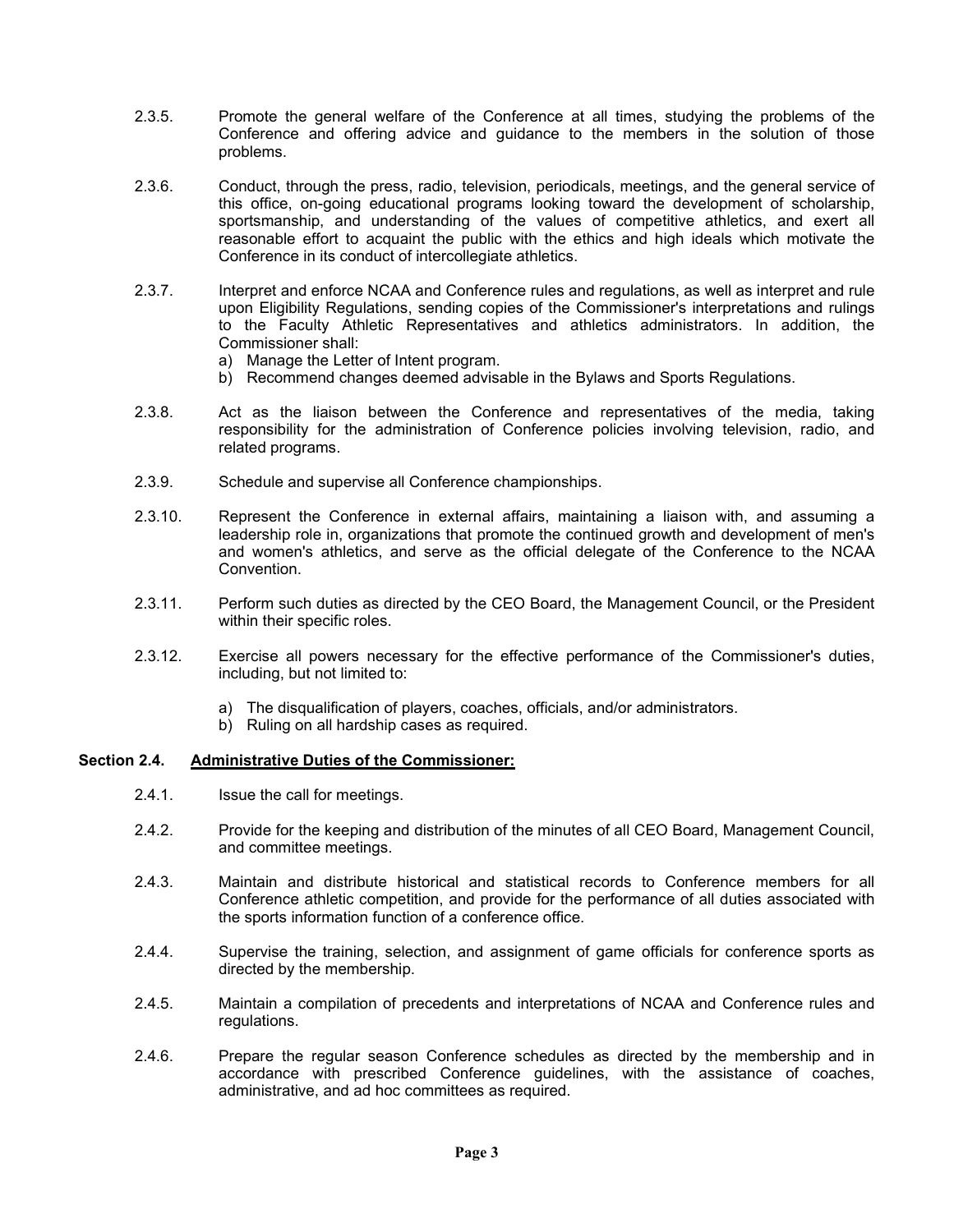- 2.4.7. Arrange for the fall, winter, and spring Conference meetings, and for other meetings authorized by the Management Council.
- 2.4.8. Prepare and distribute the reporting forms required by Conference rules and regulations.
- 2.4.9. Prepare the annual budget of the Conference Office and related fiscal data at the direction of the Budget and Finance Committee.
- 2.4.10. Select, employ, and supervise the Conference Office staff.
- 2.4.11. Annually evaluate staff with input from the Management Council.
- 2.4.12. Present an annual report to the Management Council.

## **ARTICLE 3 COMMITTEES**

#### Section 3.1. **Standing Committees.**

- 3.1.1 Appeals Committee. The committee shall be composed of five or six athletic directors and five or six faculty athletic representatives selected by the Management Council for a two-year term (**See Appendix C of GNAC Constitution**). During each term, each GNAC member school will be represented on the committee either by its athletic director or its FAR. Each institution's representative will rotate between its athletic director and FAR during each subsequent term of the committee. The committee shall also include two Compliance Coordinators selected out of the current rotation. The Compliance Coordinators shall serve in an advisory, non-voting capacity. The committee shall rule on cases submitted to it by the Conference office, including waiver requests related to satisfactory progress, appeals of rulings on unsportsmanlike conduct and in cases of GNAC or NCAA rules violations in which the committee may determine which teams and/or individuals will represent the conference in post-season play The institutional representative of the accused or petitioning institution shall present the appeal and be available to answer questions from the Appeals Committee but will be recused from further Committee discussion and any voting. Rulings of the committee shall be by majority vote of those present and eligible to vote, and shall be final. In case of a tie, the Commissioner will cast the tiebreaking vote [**Revised 10/04; Revised 10/07; Revised 5/13]**.
- 3.1.2 Finance Committee. The Finance Committee shall consist of at least three athletic administrators. The Committee shall audit expenditures annually, make recommendations for future year budgets, and make recommendations on all financial issues to the Management Council. (Constitution 3.3.7.2.)

(**Note**: Original Section 3.1.3 concerning Scheduling and Championship Committee was deleted 10/04).

3.1.3 Constitution and Bylaws Committee. The Constitution and Bylaws Committee shall consist of at least one faculty athletic representative and two athletic administrators. The Committee shall study the rules and regulations and recommend necessary revisions to the Constitution, Bylaws, and Sports Regulations, as directed by the Management Council and the NCAA.

### Section 3.2. **Advisory Groups**.

- 3.2.1. Faculty Athletic Representatives (FAR) Group. The FAR Group shall consist of the NCAA Faculty Athletic Representative from each institution. The Chair of the FAR Group shall be selected by the FAR Group and shall serve on the Management Council as an ex-officio nonvoting member per Constitution 3.3.6.1. The FAR Group shall address academic concerns and the welfare of student-athletes and make recommendations to the Management Council.
- 3.2.2. Senior Women's Administrators (SWA) Group. The SWA Group shall consist of a senior woman administrator from each institution. The Chair of the SWA Group shall be selected by the SWA Group and shall serve on the Management Council as an ex-officio non-voting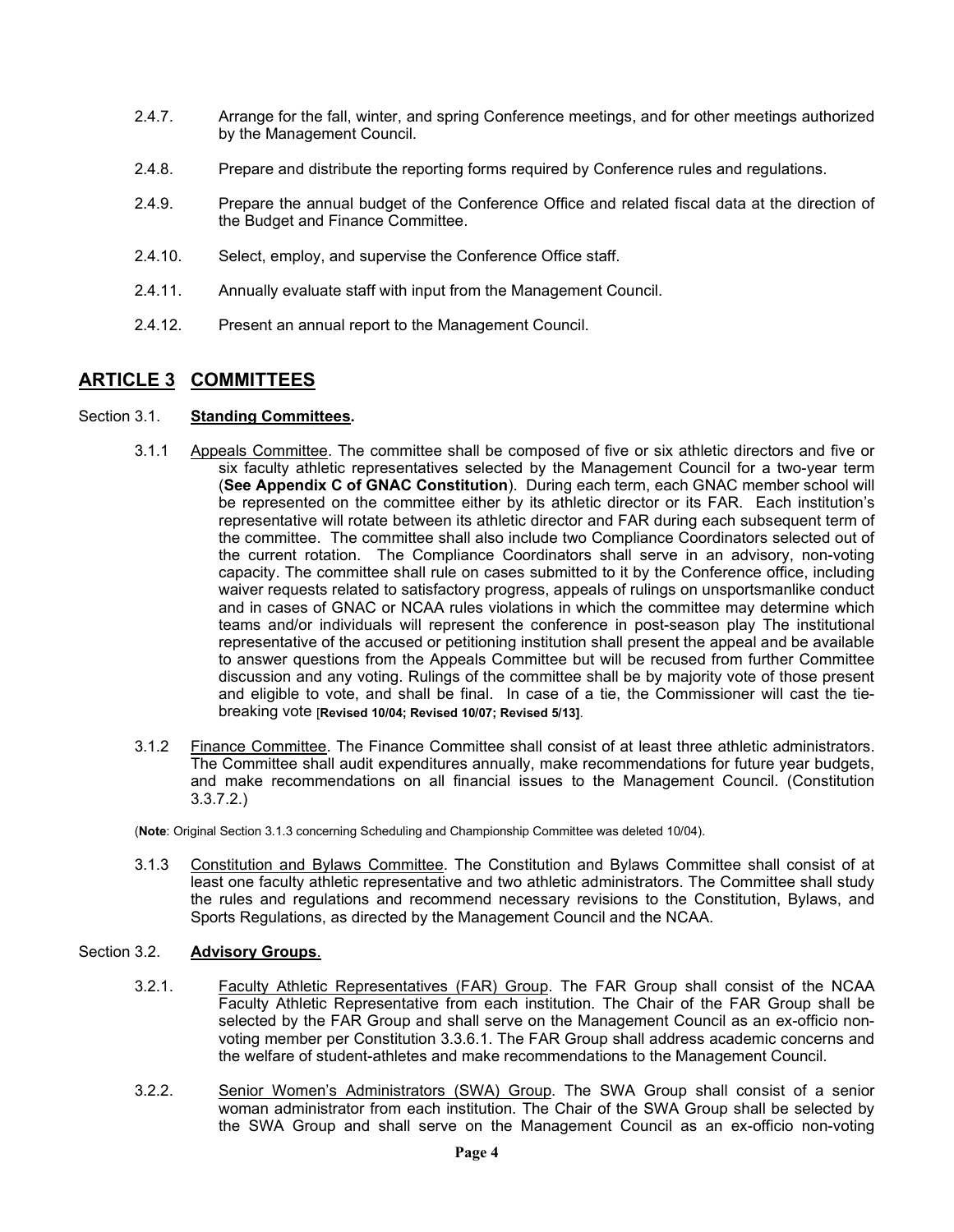member per Constitution 3.3.6.2. The SWA Group shall address issues and concerns deemed appropriate by the group and make recommendations to the Management Council.

- 3.2.3. Student-Athlete Advisory Committee. The Student-Athlete Advisory Committee shall consist of one qualified undergraduate student-athlete from each institution. The Chair of the Committee shall be selected by the SAAC Group and shall serve on the Management Council as an exofficio non-voting member per Constitution 3.3.6.3. The Committee shall address the issues and concerns of the student-athletes at their institutions and as competitors in the Conference and make recommendations to the Management Council.
- 3.2.4. Compliance Coordinators Group. The Compliance Coordinators Group shall consist of the NCAA compliance coordinator from each institution. The Chair shall be selected by the Compliance Coordinators Group. The Group shall address eligibility concerns and the welfare of student-athletes and make recommendations to the Management Council.
- 3.2.5. Sports Information Directors (SID) Group. The SID Group shall consist of the Sports Information Director from each institution. Members of the committee shall name the Chair of the Sports Information Group. The SID Group shall address conference concerns in the area of sports information and make recommendations to the Management Council.
- 3.2.6. Athletic Trainers Committee. The Athletic Trainers Committee shall consist of the head certified athletic trainer (ATC) or designee from each institution. Members of the committee shall name the Chair of the Athletic Trainers Committee. The chair shall serve for a two-year term. The Committee shall address medical issues, competitive safeguards, and other athletic training concerns and make recommendations to the Management Council. (**Revised 10/04; Revised 10/07**).

#### Section 3.3. **Ad Hoc Committees**.

- 3.3.1. The CEO Board or the Management Council may establish ad hoc committees as needed to conduct the business of the Conference.
- 3.3.2. The CEO Board Chair or the Management Council President shall appoint members of ad hoc committees, name the chair, define the goals of the committee, specify the term of appointment, and establish the reporting procedure for special committees.
- 3.3.3. An Ad Hoc Committee shall become a Standing Committee if, by a two-thirds vote of the Management Council, that committee is deemed appropriate to the continuing operation of the Conference.

#### Section 3.4. **Sport Committees**.

3.4.1 Each Conference-sponsored sport shall have a Committee. Membership on each committee shall be the head coach of the respective sport.

## **ARTICLE 4 CONDUCT OF MEETINGS**

#### Section 4.1. **Official Meetings**.

- 4.1.1. **Sites and Dates**. The sites and dates of official meetings of the Management Council for the next year shall be determined at the spring meeting of the Conference.
- 4.1.2. **Agenda**. The Commissioner shall request items for the agenda of official meetings, prepare and distribute the agenda for such meetings three weeks prior to the date of the meeting.
- 4.1.3. **Minutes**. Minutes of official meetings shall be distributed to the CEO and the institutional representatives of each member institution and filed in the Conference office.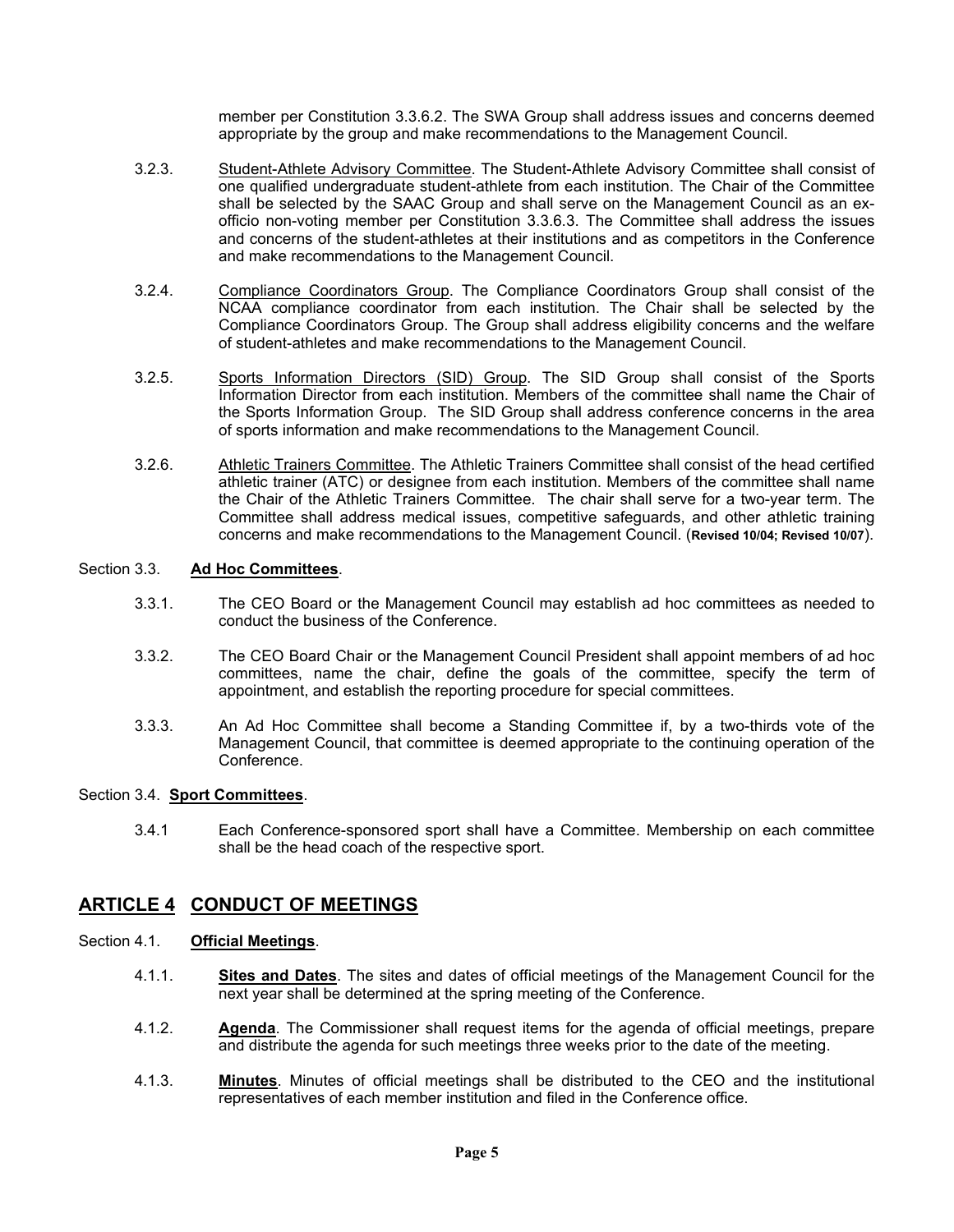- 4.1.4. **Order of Business.** The order of business at each official Management Council meeting of the Conference shall be:
	- 1. Roll Call
	- 2. Approval of the agenda
	- 3. Approval of the minutes of the previous meeting
	- 4. Report of CEO Board Chair
	- 5. Report of the President
	- 6. Report of the Commissioner
	- 7. Report of the Advisory Groups
	- 8. Report of Sport Committees
	- 9. Report of Standing Committees and Ad hoc Committees
	- 10. Unfinished business
	- 11. New business
- Section 4.2. **Representatives**. Voting representatives for each of the following groups are designated as follows:
	- 4.2.1. Management Council. Delegates are normally the Director of Athletics at the member institution. The institution may designate another athletic department administrator.
- Section 4.3. **Rules of Order**. The rules contained in Robert's Rules of Order shall govern the Conference in all cases to which they are applicable, and in which they are not inconsistent with the Constitution and Bylaws of the Conference.
- Section 4.4. **Types of Meetings**. Meetings may be held in person, on a conference call or via other electronic medium. Voting may be verbal, by roll call, by fax, or by other electronic medium.

#### Section 4.5. **Sport Committee Meetings**. **(Revised 10/03)**

- 4.5.1. Unless specified otherwise in a Sports Regulation, each of the sport committees shall meet twice annually, including at least one face-to-face meeting. (**Revised 10/04**).
- 4.5.2. The chair of each of the sports committees shall be elected by the Conference coaches of that sport and serve for a period of two years. Sport chairs whose terms have expired are not immediately eligible for re-election. **(Revised April 2012)**
- Section 4.6. **Expense of Meetings**. The expense of delegates to official meetings of the Conference shall be paid as prescribed in Article 5 of these Bylaws.
- Section 4.7. **Meeting Format**. The format for conducting Conference business is intended to accommodate a wide variety of organizational structures as might be deemed appropriate on the campuses of various institutions. In no case should the organization and method of conducting Conference business be deemed as dictating organizational structure to member institutions.

#### Section 4.8 **Sport Chair Responsibilities**.

- 1. Serve as a facilitator and advocate for your sport and peers.
- 2. Assist commissioner's office in developing agenda for coaches' meeting(s).<br>3. Assist commissioner's office with paperwork required by confere
- Assist commissioner's office with paperwork required by conference and national organizations.
- 4. Keep commissioner's office and AD liaison informed of current issues in your sport.

## **ARTICLE 5 FINANCES**

#### Section 5.1. **Annual Dues**.

5.1.1. Prior to the winter meeting, the Commissioner shall submit to the Finance Committee a proposed budget showing the income projections and the general operating expenses of the Conference for the subsequent fiscal year. The Finance Committee shall review the proposal and submit its recommendation to the Management Council for review and approval during the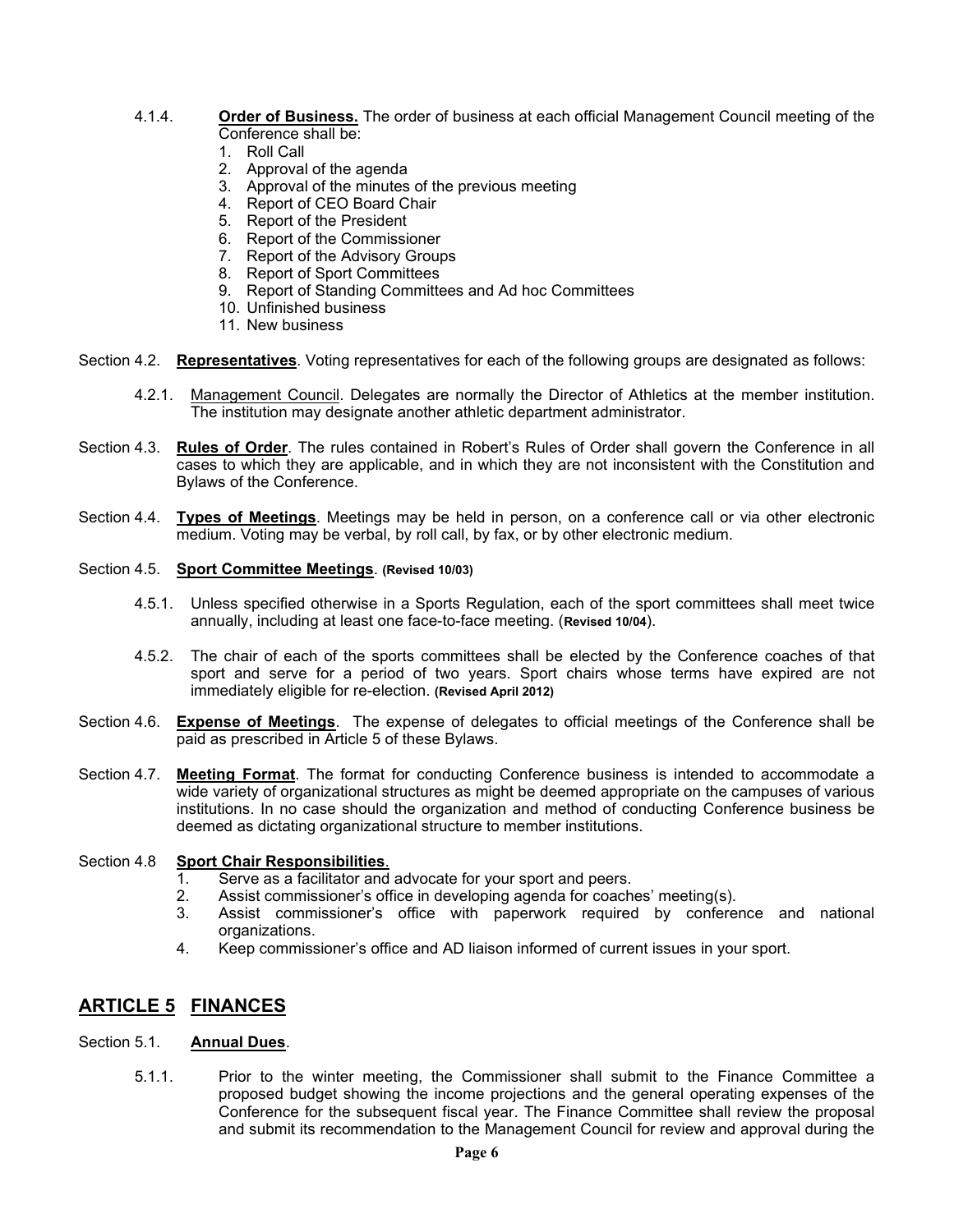winter meeting. Upon endorsement of the CEO Board, this budget shall be the basis for the annual dues to be paid by each member institution.

- 5.1.2. The annual dues from each member institution will be invoiced on July 1 and are due August 15. The penalty for late payment of the annual dues is one percent each month, assessed for any portion of a month beyond October 1.
- Section 5.2. **Special Assessments**. Special assessments may be levied by the Management Council to cover the expense of special projects or for any other purpose approved by a majority of the CEO Board.

#### Section 5.3. **General Fund**.

- 5.3.1. All income from dues, the NCAA enhancement funds, or from other Conference activities shall be placed in a general fund and be available to pay the expense of Conference operations.
- 5.3.2. The Commissioner is authorized to pay the expenses of the operation of the Conference as authorized by budget appropriations from the general fund. Written approval by the Management Council President is required for an expenditure exceeding \$5,000.
- 5.3.3. Any part of the general fund not needed for current operating expenses of the Conference shall be placed in an interest-bearing account with the interest income added to the general fund.
- Section 5.4. **Audit**. Per NCAA requirements, the financial records of the Conference shall be annually audited by a Certified Public Accountant. The Finance Committee shall review the audit and make recommendations deemed appropriate. **[Revised 5/08; 5/13]**
- Section 5.5. **Fiscal Year**. The fiscal year of the Conference shall be from July 1 to June 30 inclusive.

#### Section 5.6. **Conference Meeting Expense**.

- 5.6.1. The expenses of the Commissioner, Assistant Commissioners, and the Conference Information Director to attend designated official Conference and sports meetings shall be paid by the Conference, if attendance is requested. **(Revised 10/03)**
- 5.6.2. All expenses incurred for attendance at official meetings by institutional representatives and coaches shall be paid by the institution.
- Section 5.7. **Apportionment of Income from NCAA National Events**. The participating team in an NCAA National Championship event may receive expenses as provided by the NCAA Regulations without sharing these funds with other Conference members.

## **ARTICLE 6 ELIGIBILITY AND HARDSHIP**

#### Section 6.1. **Eligibility Rules**.

- 6.1.1. All member institutions will conduct their intercollegiate athletic programs in compliance with all eligibility rules adopted by the NCAA and the Conference.
- 6.1.2. Following the completion of 24 semester or 36 quarter hours, a student-athlete must achieve a cumulative 2.0 GPA to be certified eligible for competition each year (**Revised 10/05**)
- 6.1.3. The Conference will use NCAA eligibility ByLaws except as modified by 6.1.2. (**Revised 10/05**)
- Section 6.2. **Hardship and Conference Transfer Waiver Review**. The Commissioner shall receive requests for medical hardships and conference transfer waivers on a Conference form. The FAR executive committee shall act upon all such cases submitted and the Commissioner shall subsequently report the decisions to the membership.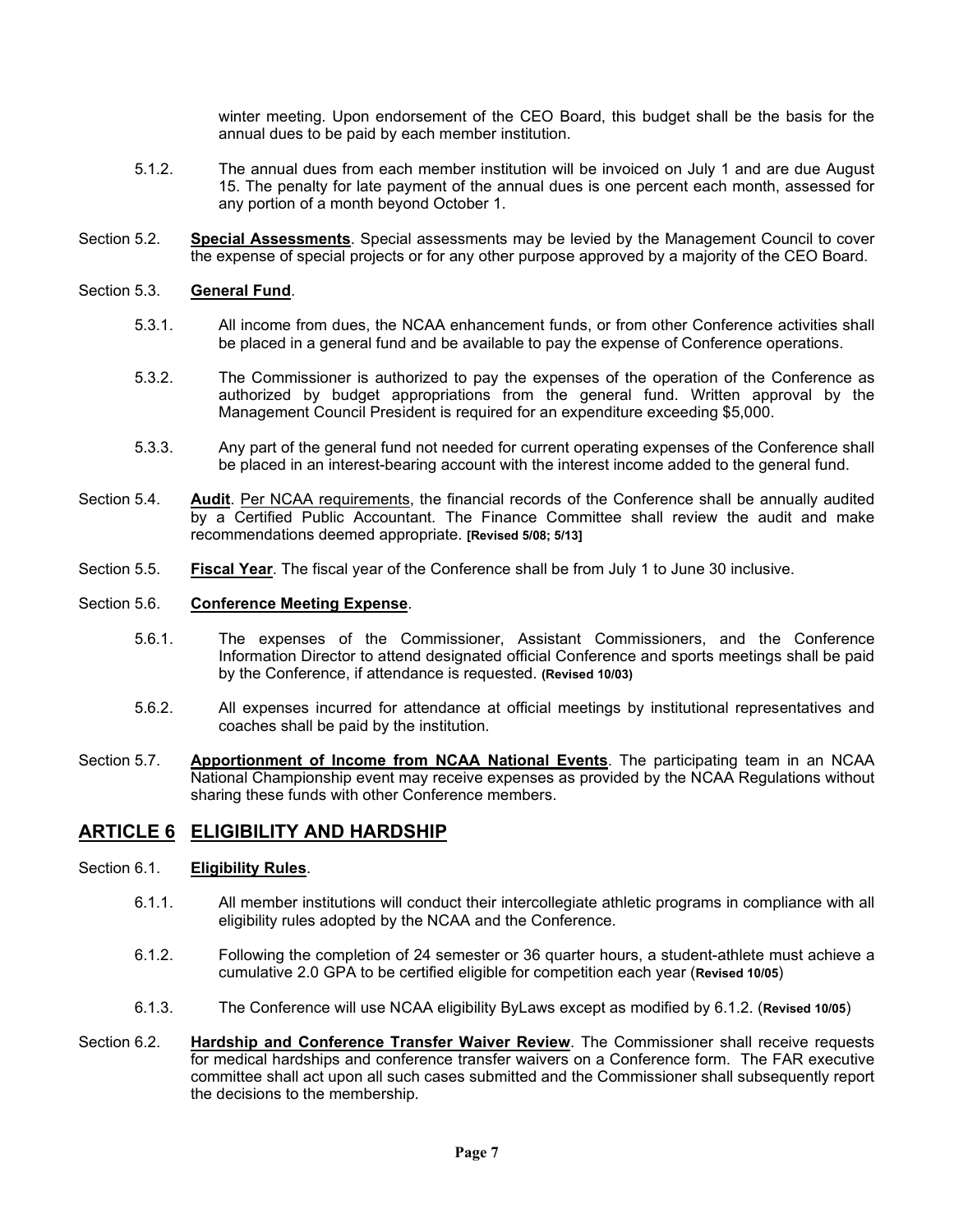- Section 6.3. **Eligibility Sanction**. After an investigation by the Commissioner, a student-athlete who may be ineligible will be withheld from further competition until his/her eligibility is resolved.
	- 6.3.1 In addition to NCAA sanction, any contests, individual or team, in which an ineligible studentathlete participates, may be forfeited and the individual and team standings will be revised as timely and necessary.
	- 6.3.2 A student-athlete may be declared ineligible for the same number of contests in which the student-athlete competed while ineligible under the rules of the Conference and the NCAA. Such penalty shall take effect the first season in which the student-athlete becomes eligible following the ineligible competition.

#### Section 6.4. **Appeals**.

- 6.4.1 In the event a member institution or an individual student-athlete is dissatisfied with the disposition of a conference ruling, the institution or student-athlete may appeal the disposition by requesting a hearing via a conference call with the Appeals Committee. The request for appeal shall be made in writing to the Commissioner within 10 days of the decision. The Committee will schedule the appeal hearing within a reasonable period of time. The institution or student-athlete may be represented by counsel or other advisor. The counsel or advisor is allowed to address the Committee. The Commissioner shall explain the decision and the basis for it. The formal rules of evidence do not apply. The proceedings are closed to the public. The Committee shall decide whether to affirm the original decision or modify it. The Committee's decision shall be final. The penalty will not be enforced until the resolution of the appeal. (**Revised 10/07**)
- 6.4.2 It shall be the responsibility of the Commissioner to provide the institution and/or the studentathlete with a written statement indicating the basis for the Appeals Committee's action within ten (10) calendar days of the appeals hearing.

## **ARTICLE 7 RECRUITING**

#### Section 7.1. **Rules Governing Recruiting**.

- 7.1.1. Member institutions shall abide by all sections and interpretations of Article 13 of the Bylaws of the NCAA, Division II, governing the recruitment of student-athletes.
- 7.1.2. Any intra-GNAC transfer must fulfill a residence requirement of one full academic year at the institution to which they transfer to before they are eligible to compete for the institution and are not eligible to receive athletic financial aid during their year of academic residency. This year of residency applies even if the student-athlete graduates prior to transferring. However, all exceptions listed in NCAA Bylaw 14.5.5.3 may be applied except 14.5.5.3.9 (One-Time Transfer Exception). For purposes of the GNAC transfer rule, signing a national letter-of-intent, signing an institutional athletics aid agreement, or participation in one or more team practices constitutes identification with the institution. If an institution releases an athlete from a letter-ofintent prior to the athlete participating in one or more practices, the athlete is not subject to the conference transfer rule (**Revised 10/05; 10/07; 11/08; 5/13**)
	- 7.1.2.1. Exemption: Student-athletes may be exempted from this bylaw if they wish to transfer to another institution within the conference to participate in a sport not offered at their present institution.
	- 7.1.2.2 Waivers to Bylaw 7.1.2 may be granted under exceptional circumstances (e.g., death of a family member, exceptional health needs, etc). In addition to any exceptional circumstance, appeals will be considered for the following circumstances: (a) educational exchange, (b) discontinued academic program, (c) discontinued or non-sponsored sport, (d) two-year nonparticipation, and (e) return to original institution without participation. If an individual feels as though his or her situation is an exceptional circumstance and is not listed above, the individual may apply for a waiver. A letter from the student-athlete stating specific reasons for the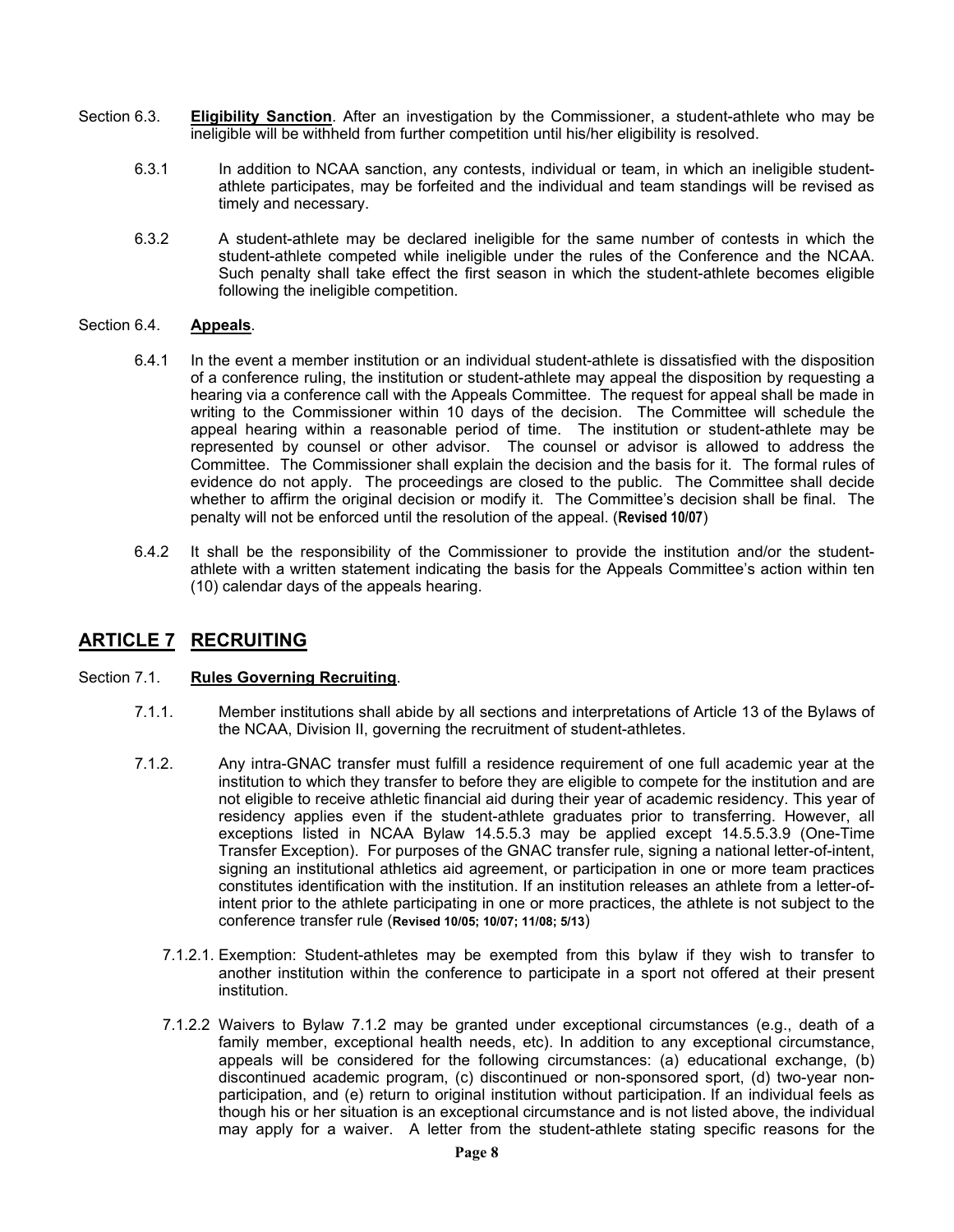transfer request and accompanied by appropriate letters of support shall be submitted to the Commissioner. The Commissioner will submit for approval all waiver requests to the FAR executive committee. **(Revised 10/04; 5/05; 5/13)**

#### Section 7.2. **Letter of Intent**.

- 7.2.1. The Conference shall participate in the National Letter of Intent program.
- 7.2.2. It shall be the responsibility of the institution to forward one copy of the signed Letter of Intent and the institution's financial aid offer to the Commissioner. (**Revised 10/04**).
- 7.2.3. The Commissioner shall compile a list of all student-athletes signing letters of intent and post the list on the conference web site in a timely manner. (**Revised 10/04**)
- 7.2.4. If a prospective student-athlete fails to meet the entrance requirements or the academic requirements for financial aid of the institution with which he/she signed the letter of intent, the student-athlete and the conference office shall be so notified immediately by the member institution that the agreement is null and void. (**Revised 10/04**).

## **ARTICLE 8 CONDUCTING CONFERENCE EVENTS**

#### Section 8.1. **Schedules**.

- 8.1.1 The Sports Regulations shall stipulate scheduling procedures for each sport.
- 8.1.2 The Management Council shall approve conference schedules. Once approved, changes of any schedules require the consent of participating schools and approval of the Commissioner.

(**Note**: Section on contracts, previously numbered, 8.2, eliminated 5/04)

#### Section 8.2. **Delay or Termination of Conference Events**. **(Revised 5/05)**

- 8.2.1. The following are recognized as legitimate causes for delay or termination of a Conference contest:
	- a) Weather or other travel conditions causing delay in timely arrival at the game site.<br>b) Failure of electrical power or other services necessary for the continuance of a cor
	- Failure of electrical power or other services necessary for the continuance of a contest.
	- c) Conduct or condition of any persons is such that the health or safety of persons in attendance is in jeopardy.
- 8.2.2 The host athletic administrator and/or the chief game official shall determine when a contest is to be delayed, terminated, or resumed.
- 8.2.3 A contest delayed by conditions presented in Bylaw 8.2.1 shall be played on the date scheduled regardless of the length of the delay unless it cannot be resumed by a reasonable time as determined by the host athletic administrator in consultation with the chief game official. (**Revised 10/05**)
- 8.2.4 If a contest cannot be completed on the date scheduled or on a date agreed to by both members, the contest shall be terminated and not count as win, loss, or tie for either team, unless specified otherwise in the sports regulations.
- Section 8.3. **Responsibility of Home Management**.It is the responsibility of the host institution to provide conditions and facilities conducive to the proper administration of the Conference contest and consistent with the highest standards of sportsmanship.
	- 8.3.1 Undergraduate students may not be employed to fill official positions at GNAC-hosted basketball games. (**New Section 10/05**)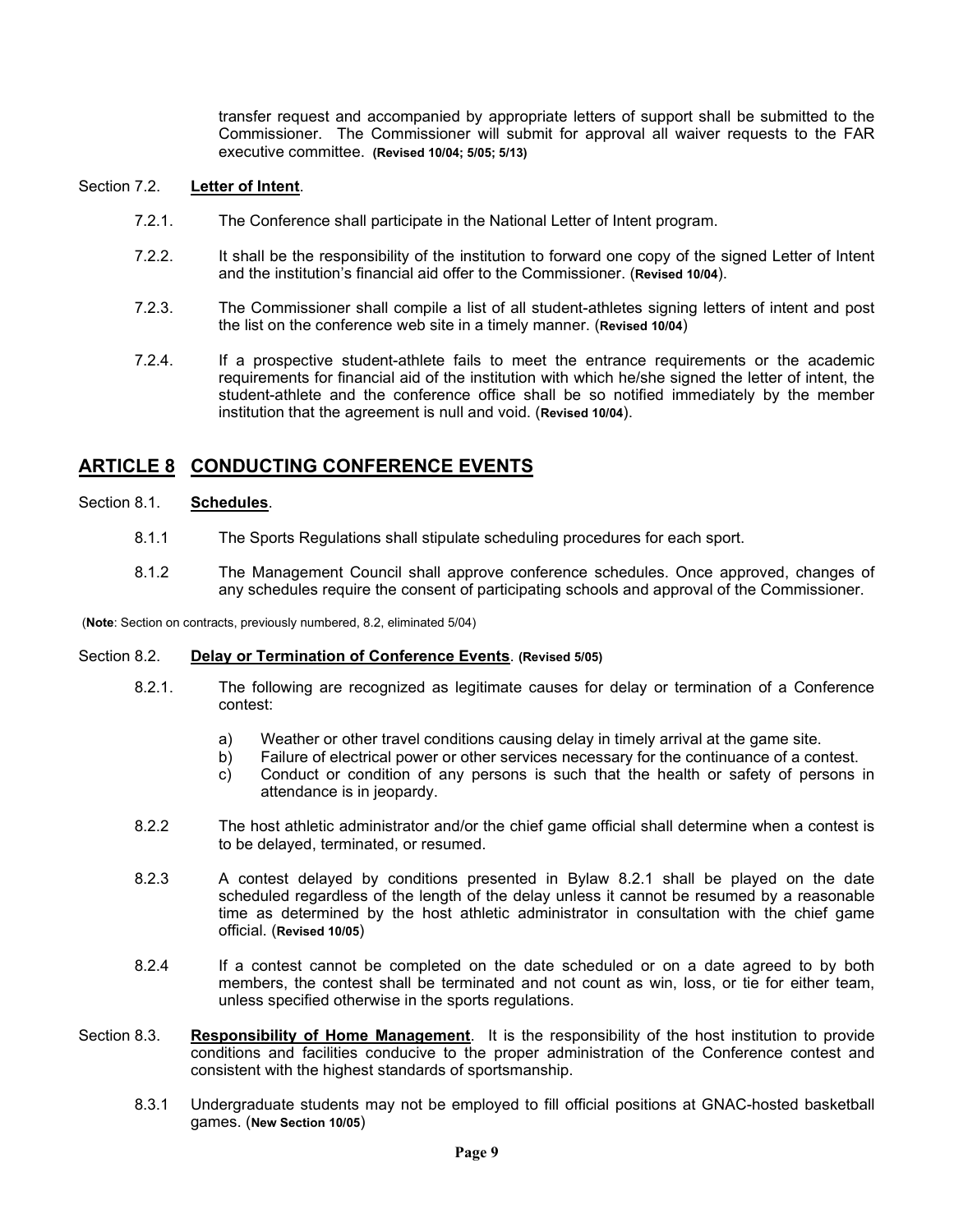- 8.3.2 GNAC shirts must be worn by anyone employed in an official position at GNAC hosted volleyball or basketball games. (**New Section 10/05**)
- Section 8.4. **Trainer and Training Room Services**. Training room facilities and the services of a certified athletic trainer will be provided by the host institution for all GNAC sports in accordance with conference guidelines. (See Athletic Training Regulations). Trainers from visiting schools shall not travel to GNAC events except for football unless special circumstances exist. **(Revised 10/04)**

#### Section 8.5. **Pre-Game or Contest Information**.

- 8.5.1 The following standard starting times shall be in effect for all conference contests: **Volleyball** 7 p.m. **Basketball (single game)** – 7 p.m. **Basketball (doubleheader)** – 5:15 p.m. and 7:30 p.m. The host school shall designate which game begins at 5:15 p.m. Any changes to the standard time may be made by filing a CHANGE OF SCHEDULE form with the conference office, signed by both participating athletic directors. Starting times for non-conference contests and for sports not included in this section shall be determined by the host institution. (**Revised 10/4; Revised 10/07; 11/08**)
- 8.5.2 It is the responsibility of the athletic administrator of the host institution to provide information to the athletic administrator of the visiting team regarding access to the facilities, dressing room accommodations, starting time, and any special arrangements such as pre-game or contest ceremonies or other information important to the planning of the visiting team. This information shall be made available at least one week prior to the event.
- Section 8.6. **Courtesies to Visiting Groups from Member Institutions**. All requests for special consideration for groups from member institutions shall be made by the director of athletics of the visiting team to the director of athletics of the host institution.
- Section 8.7. **Conveying Information to Non-Conference Opponents**. Staff members of member institutions shall not provide or exchange information in any form with representatives of non-Conference opponents that may be used for scouting purposes or to the disadvantage of any member institution's athletic teams.

#### Section 8.8. **Conference Publicity and Statistical Service**.

- 8.8.1 The Conference shall maintain a Conference publicity and statistical bureau and all releases regarding official business of the Conference shall be released at the discretion of the Commissioner.
- 8.8.2 It shall be the responsibility of the host institution to file statistical reports covering each Conference contest with the Conference information director (CID) immediately following each contest
- 8.8.3 Specific statistical and publicity responsibilities of member institutions shall be stated in the Sports Regulations for each sport.

#### Section 8.9. **Complimentary Tickets**.

- 8.9.1 The Conference members will not provide complimentary tickets (**Revised 10/07**)
- 8.9.2 The Conference will issue GNAC ID cards that allow for admission to any Conference contest (including Conference Championship events). The ID cards will be issued to coaches, assistant coaches and athletic and university administrators (as requested) at each institution. **(Revised 10/03; Revised 10/07)**
- 8.9.3 Pass lists may not be used (except for certified media personnel) at Conference Championship events without prior approval of the Conference office. (**New Section 10/07**)
- Section 8.10. **Radio Policy**.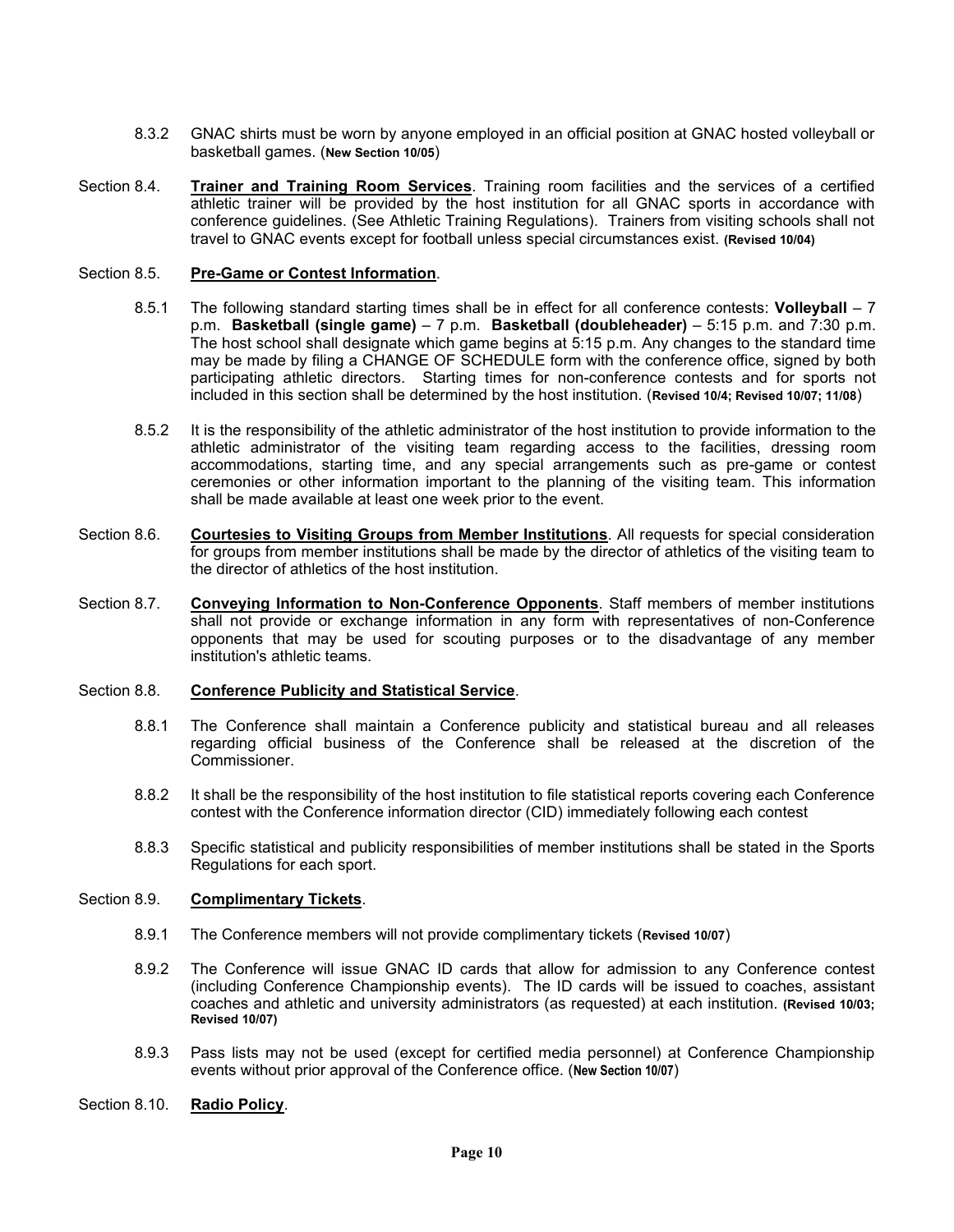- 8.10.1 Conference institutions shall file with the Commissioner the name of their designated radio station one month prior to the start of the sport season to be broadcast.
- 8.10.2 Each member institution shall provide a courtesy line for radio broadcasts by visiting institutions when requested.

## **ARTICLE 9 ALL-CONFERENCE TEAMS, COACH OF THE YEAR, AND AWARDS**

#### Section 9.1. **All-Conference Teams**.

- 9.1.1 The balloting will be conducted by the Conference Office for all official conference sports.
- 9.1.2 There is no limit on the number of players coaches may nominate from their own team. (**Revised 10/05**)
- 9.1.3 In the selection of the All-Conference teams that are decided by a vote of the coaches, each coach will rank the nominees from his/her team, for example, 1 through 4 (if four nominees) and those rankings shall appear on the ballot to guide the other coaches in their voting.
	- 9.1.3.1. Nominations shall be solicited from coaches with two weeks left in conference play, with the coaches receiving the ballots during the last week of conference play, and returning them following the final weekend of regular-season play at a time to be determined by the conference information director.
- 9.1.4. The following criteria will be used for All-Conference selection: a) Participation in at least fifty percent (50%) of Conference contests.
- 9.1.5. Coaches may not vote for his/her own players.
- 9.1.6. The Conference Office shall distribute a ballot to the coaches.
- 9.1.7. Sport-specific balloting.
	- 9.1.7.1. Volleyball: Fourteen (14) players shall be named to the All-Conference Team with the remaining nominees receiving votes will be recognized as Honorable Mention. The first and second team shall each include one (1) libero.
	- 9.1.7.2. Men's Basketball: Twelve (12) players shall be named to the All-Conference Team with the first six (6) earning First Team honors and the second six (6) earning Second Team honors. The remaining nominees receiving votes will be recognized as Honorable Mention.
	- 9.1.7.3. Women's Basketball: Twelve (12) players will be named to the All-Conference teams with the top six making up the First Team and next six the Second Team. The remaining nominees receiving votes will be recognized as Honorable Mention.
	- 9.1.7.4. Men's and Women's Cross Country: The top ten finishers will be accorded All-Conference recognition.
	- 9.1.7.5. Men's Soccer: Twenty-two (22) players will be named to the All-Conference teams with the top 11 earning First Team honors and next 11 earning Second Team honors. Each team will be made up of three forwards, three midfielders, three defenders, one goalkeeper, and one wild card player. The remaining nominees receiving votes will be recognized as Honorable Mention.
	- 9.1.7.6. Women's Soccer: Twenty-two (22) players will be named to the All-Conference teams with the top 11 earning First Team honors and next 11 earning Second Team honors. Each team will be made up of three forwards, three midfielders, three defenders, one goalkeeper, and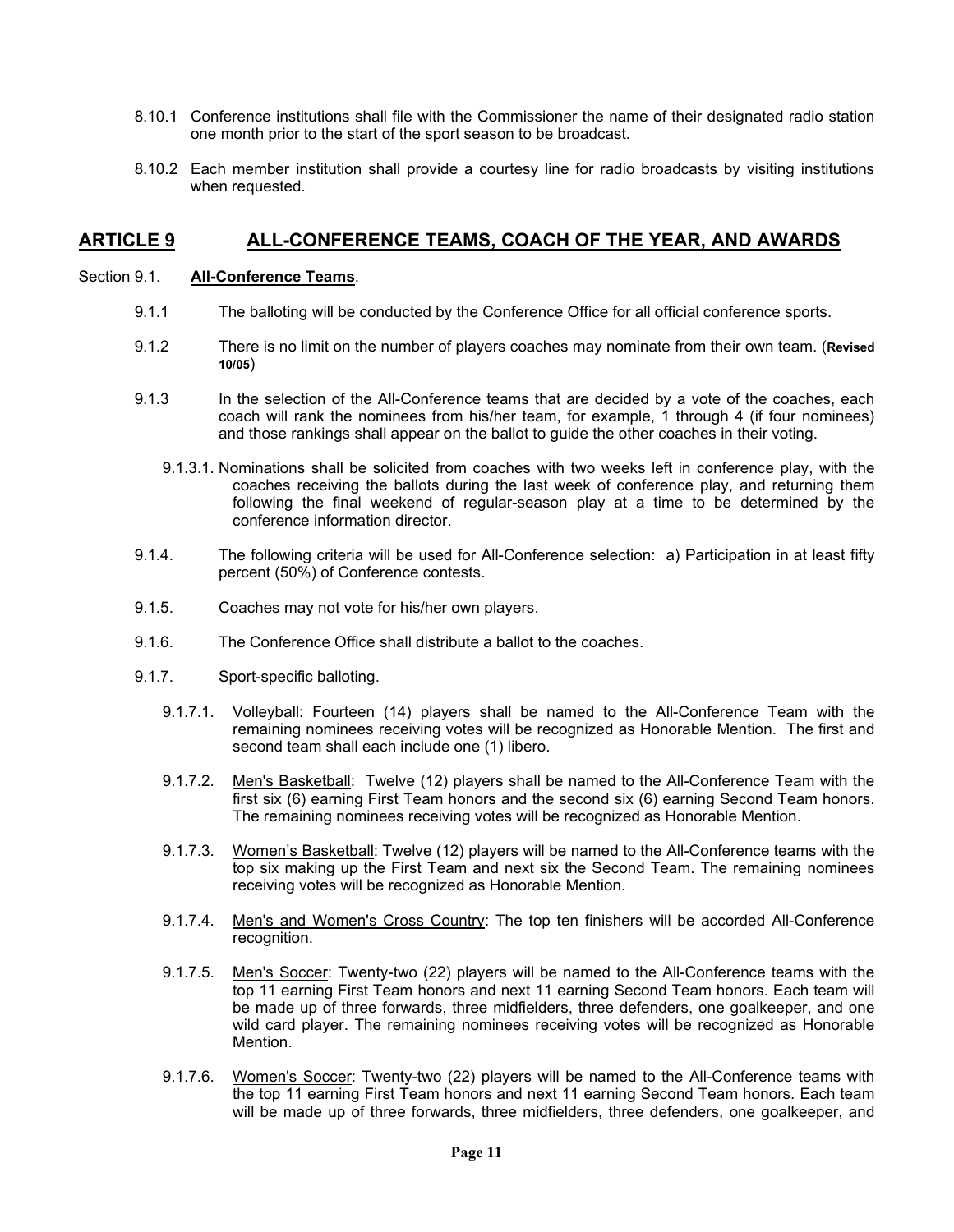one wild card player. The remaining nominees receiving votes will be recognized as Honorable Mention.

- 9.1.7.7. Women's Softball: Twenty-six (26) players will be named to the All-Conference team with the top 13 making the First Team and the next 13 the Second Team. Each team will be comprised of two pitchers, one catcher, a first baseman, a second baseman, a shortstop, a third baseman, a utility player, four outfielders, and one designated player or at-large selection (if no viable designated hitter is nominated). The remaining nominees receiving votes will be recognized as Honorable Mention.
- 9.1.7.8. Men's & Women's Outdoor and Indoor Track & Field: The top three finishers in each individual event and the first place team in relay events will be accorded All-Conference recognition. A male and female Athlete of the Meet will be selected during or immediately following the final event in a manner deemed appropriate by conference information director. **(Revised 10/03)**
- 9.1.7.9. Football**:** Fifty-four (58) players will be named to the all-conference team with the top 29 making the first team and the next 29 earning second team honors. Each team will be made up of one quarterback, two running backs, three wide receivers or slot backs, one tight end, five offensive lineman, four defensive lineman, four linebackers, four defensive backs, one kicker, one punter, one kick returner, one punt returner and one at-large selection.
- 9.1.7.10. Baseball: Twenty-eight (28) players will be named to the All-Conference team. The first team will be comprised of five pitchers including at least one relief pitcher, a catcher, a first baseman, a second baseman, a shortstop, a third baseman, a utility player, four outfielders and one designated player or at-large selection (if no designated player is nominated). The second team will be comprised of three pitchers including at least one relief pitcher, a catcher, a first baseman, a second baseman, a shortstop, a third baseman, three outfielders and a designated hitter or at-large selection (if no designated player is nominated). All other players who receive at least one vote will receive honorable mention recognition.(**Revised 10/05**)
- 9.1.7.11. Men's Golf: Coaches will select eligible golfers for first and second team All-Conference. In order to be eligible for All-Conference selection, the athlete must have played in a minimum of 7 events (minimum of 4 in spring) or 12 rounds (minimum of 6 in spring after January 1st) through the conference championships. In addition the top two finishers in the conference tournament will also receive first team All-Conference recognition. Coaches will also award the Golfer-of-the-Year, Newcomer-of-Year and Freshman-of-the-Year to the eligible players.
- 9.1.7.12. Women's Golf: Coaches will select eligible golfers for first and second team All-Conference. In order to be eligible for All-Conference selection, athlete must have participated in at least 2/3s of their varsity team matches.*)* In addition the top two finishers in the conference tournament will also receive first team All-Conference recognition. Coaches will also award the Golfer-of-the-Year, Newcomer-of-Year and Freshman-of-the-Year to the eligible players.
- 9.1.8. The student-athlete(s) receiving the most votes in each sport shall be named Player of the Year.
- 9.1.9. The Conference Office shall announce the conference awards following completion of the Conference season competition and prior to regionals or at a time chosen for maximum exposure.

#### Section 9.2. **Academic All-Conference Teams**.

.

9.2.1. Nominations will be requested by the Conference Office from each institution's Sports Information Director. There is no limit on the number of nominees from each institution.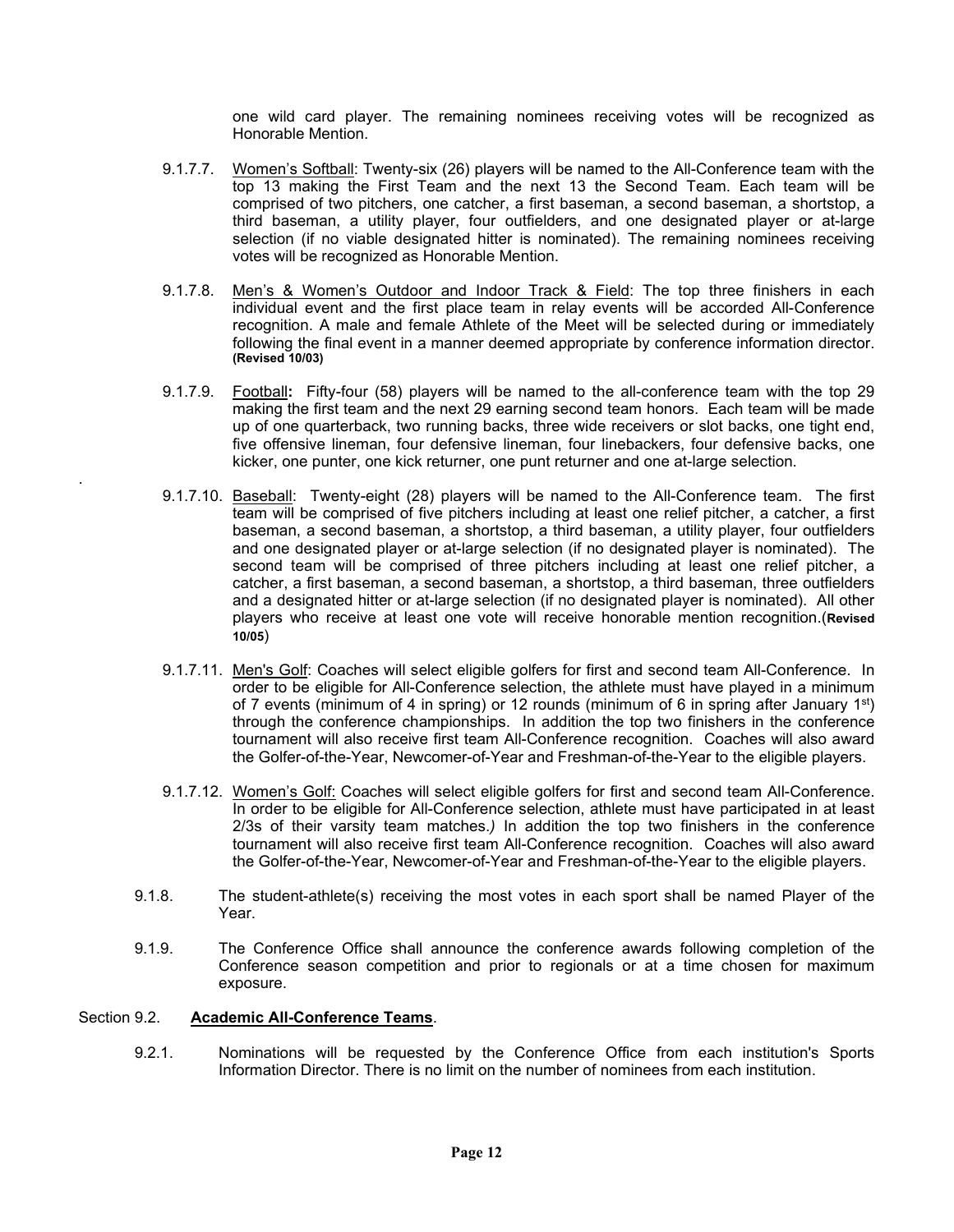- 9.2.2. A nominee must be competing in his/her second season at the member institution have a minimum cumulative GPA of 3.2 on a 4.00 scale, and be a letter winner during the current season.
- 9.2.3. Only grades from the current GNAC member institution should be used for purposes of determining qualification for the Academic All-GNAC team.
- 9.2.4. All athletes that meet these requirements will earn Academic All-Conference recognition.

#### Section 9.3. **Conference Coach of the Year**.

- 9.3.1. The coaches of their respective sport shall select Conference Coach of the Year. Coaches may not vote for themselves, and ballots shall include 1st and 2nd choices to avoid ties and conflicts.
- 9.3.2. Coach of the Year ballots will accompany the All-Conference ballots.

#### Section 9.4. **Awards**.

- 9.4.1. Each Conference Champion (regular season and tournament) shall receive a championship trophy. In case of ties, duplicate trophies shall be awarded. The head coach should receive a Conference championship plaque.
- 9.4.2. The Conference Coach of the Year in each sport shall receive a Conference plaque.
- 9.4.3. A conference plaque shall be awarded to each student-athlete named to the All-Conference First Teams.
- 9.4.4. Conference certificates shall be awarded to each student-athlete named to the All-Conference Second Teams and Honorable Mention lists and to the Academic All-Conference teams including the winners of the Faculty Athletic Representatives award.
- 9.4.5. Conference plaques shall also be presented for the following special awards:

**Football** – Offensive Player of the Year, Defensive Player of the Year, Newcomer of the Year, Freshman of the Year, Offensive Lineman of the Year, Defensive Lineman of the Year

**Men's Soccer** – Player of the Year, Defensive Player of the Year, Newcomer of the Year, Freshman of the Year

**Women's Soccer** - Player of the Year, Defensive Player of the Year, Newcomer of the Year, Freshman of the Year

**Volleyball** - Player of the Year, Defensive Player of the Year, Newcomer of the Year, Freshman of the Year

**\*Men's Cross Country -** Athlete of the Year, Newcomer of the Year, Freshman of the Year (\*Based on finishes at conference meet)

**\*Women's Cross Country** - Athlete of the Year, Newcomer of the Year, Freshman of the Year (\*Based on finishes at conference meet)

**Men's Basketball** - Player of the Year, Defensive Player of the Year, Newcomer of the Year, Freshman of the Year

**Women's Basketball** - Player of the Year, Defensive Player of the Year, Newcomer of the Year, Freshman of the Year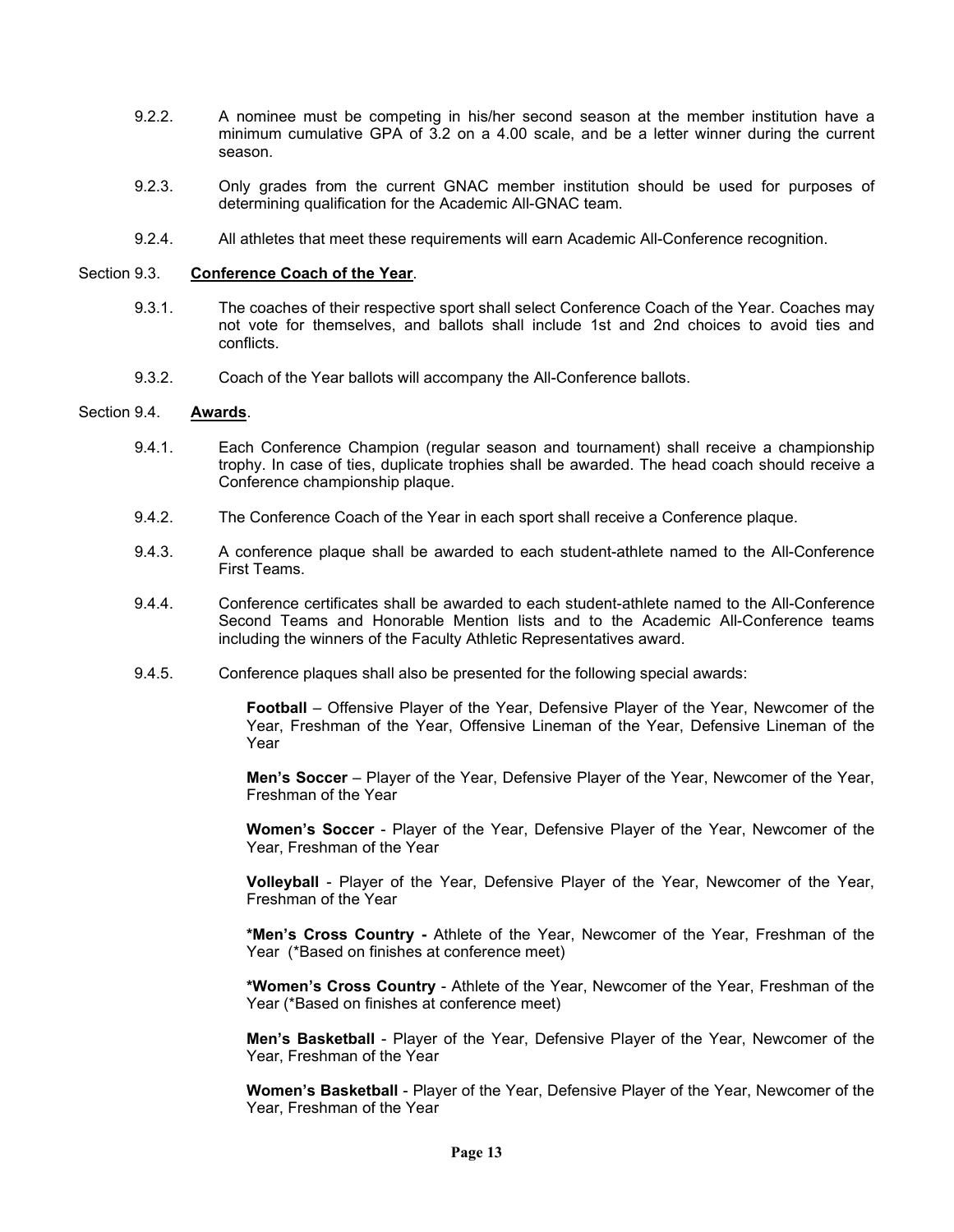**Men's Indoor Track & Field -** Athlete of the Year, Newcomer of the Year, Freshman of the Year

**Women's Indoor Track & Field -** Athlete of the Year, Newcomer of the Year, Freshman of the Year

**Baseball** - Player of the Year, Pitcher of the Year, Newcomer of the Year, Freshman of the Year

**Softball** - Player of the Year, Pitcher of the Year, Newcomer of the Year, Freshman of the Year

**Men's Outdoor Track & Field -** Athlete of the Year, Newcomer of the Year, Freshman of the Year

**Women's Outdoor Track & Field -** Athlete of the Year, Newcomer of the Year, Freshman of the Year

**Men's Golf -** Golfer of the Year, Newcomer of the Year, Freshman of the Year

**Women's Golf -** Golfer of the Year, Newcomer of the Year, Freshman of the Year

9.4.6. A Conference plaque shall be awarded to each of the student-athletes named to the All-Conference First Teams.

#### Section 9.5. **Player of the Week**.

- 9.5.1. A conference Player of the Week shall be named by the Conference SID for the particular sport.
- 9.5.2. Institutional sports information directors shall submit their nomination for Player of the Week each week.
- 9.5.3. Players of the Week certificates shall be sent to the student-athlete's institution.

#### Section 9.6. **Athlete of the Year**

- 9.6.1 The Conference shall select a Male and Female Athlete of the Year to be voted on by the athletic directors.
- 9.6.2 Each school may nominate one player in each gender. Nominations will be due to the conference office by May 20. Ballots will be distributed by May 25 and due back to the conference office by June 1.

#### Section 9.7. **Scholar-Athlete of the Year**

- 9.7.1 The Conference shall select a Male and Female Scholar-Athlete of the Year to be voted on by the athletic directors.
- 9.7.2 Each school may nominate one player in each gender. Nominations will be due to the conference office by May 1. Ballots will be distributed by May 10 and due back to the conference office by May 20.

#### Section 9.8. **Sportsmanship Award (New section 5/04)**

9.8.1 The Conference shall select a Male and Female Sportsmanship award winner to be voted on by the athletic directors.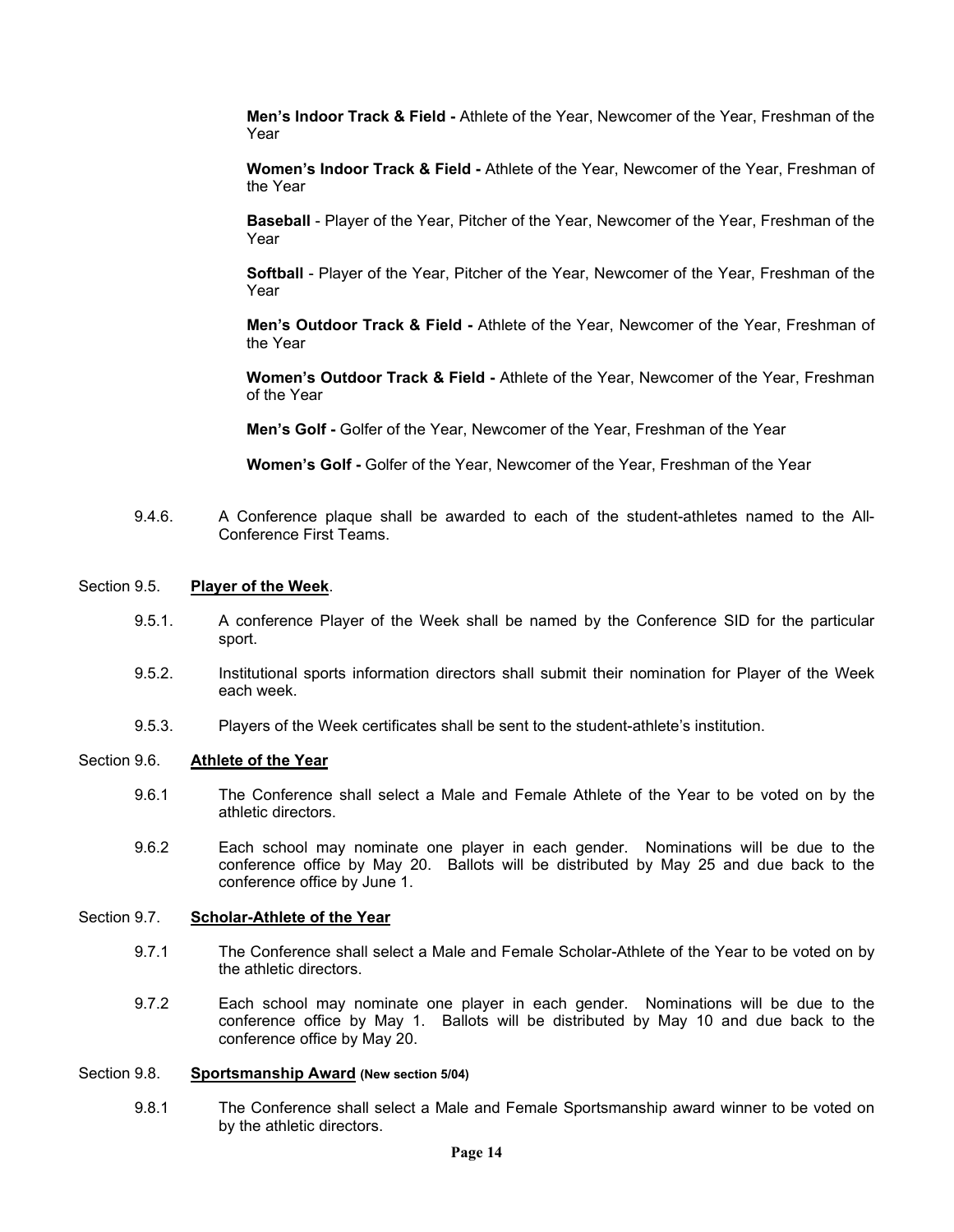9.8.2 Each school may nominate one player in each gender using the official form provided by the NCAA.

#### Section 9.9. **All-Sports Awards (New section 10/04)**

- 9.9.1 The Conference shall select an overall champion, male champion and female champion All-Sports team award based on the final standings of each of the conference's officially recognized sports.
- 9.9.2 The Conference shall select an overall champion, male champion and female champion Academic All-Sports team award based on the cumulative grade point averages of each of the conference's officially recognized sports.

#### Section 9.10 **Faculty Athletic Representative Award (new section 5/12)**

9.10.1 All NCAA student-athletes listed on any sport squad list, regardless of whether the sport is an officially recognized GNAC sport, and with a cumulative GPA of 3.85 or higher at their current institution, will receive a certificate

## **ARTICLE 10 CONDUCT AND SANCTIONS**

#### Section 10.1. **Sportsmanlike Conduct**.

10.1.1. GNAC Code of Behavior

In upholding and acting upon the principles, traditions and responsibilities enunciated in the Great Northwest Athletic Conference Statement of Philosophy, the Conference expects, and will insist upon, maintenance of commendably respectable standards of decorum and personal deportment of all players, coaches, officials and spectators at Conference contests. In this regard, Referees are recognized as fully in charge of such events, with full and undeniable authority to sustain such standards and take whatever enforcement or disciplinary actions, including declaration of game forfeiture, as are necessary and appropriate. Specifically; threatening, disruptive, unsportsmanlike, disrespectful, violent, harassing, and/or seriously distracting behavior will not be tolerated. In implementing this policy, the senior game official should, at the beginning of each game, clearly outline with the team captains and coaches the standards of behavior and decorum that will be upheld and enforced.

As a matter of Conference policy, all Referees have the full support of the Conference Commissioner's authority, as authorized by the Management Council and the CEO Board.

The Great Northwest Athletic Conference wishes to exemplify behavior of a kind that will deserve and command the respect and support of the public and campus communities which they represent and with which they relate, as well as the NCAA at large.

- 10.1.2. It shall be the responsibility of each institution to ensure that all individuals employed by or directly associated with the athletic programs of that institution conduct themselves in a sportsmanlike manner when representing their institution, especially at intercollegiate athletic contests.
- 10.1.3. Unsportsmanlike conduct shall subject the individual to disciplinary action. The institution with which the offending individual is associated may also be subject to disciplinary action if it is found that the institution's policies, action, or failure to act substantially contributed to the individual's misconduct.
- 10.1.4. Acts of Unsportsmanlike Conduct and Individual Penalties.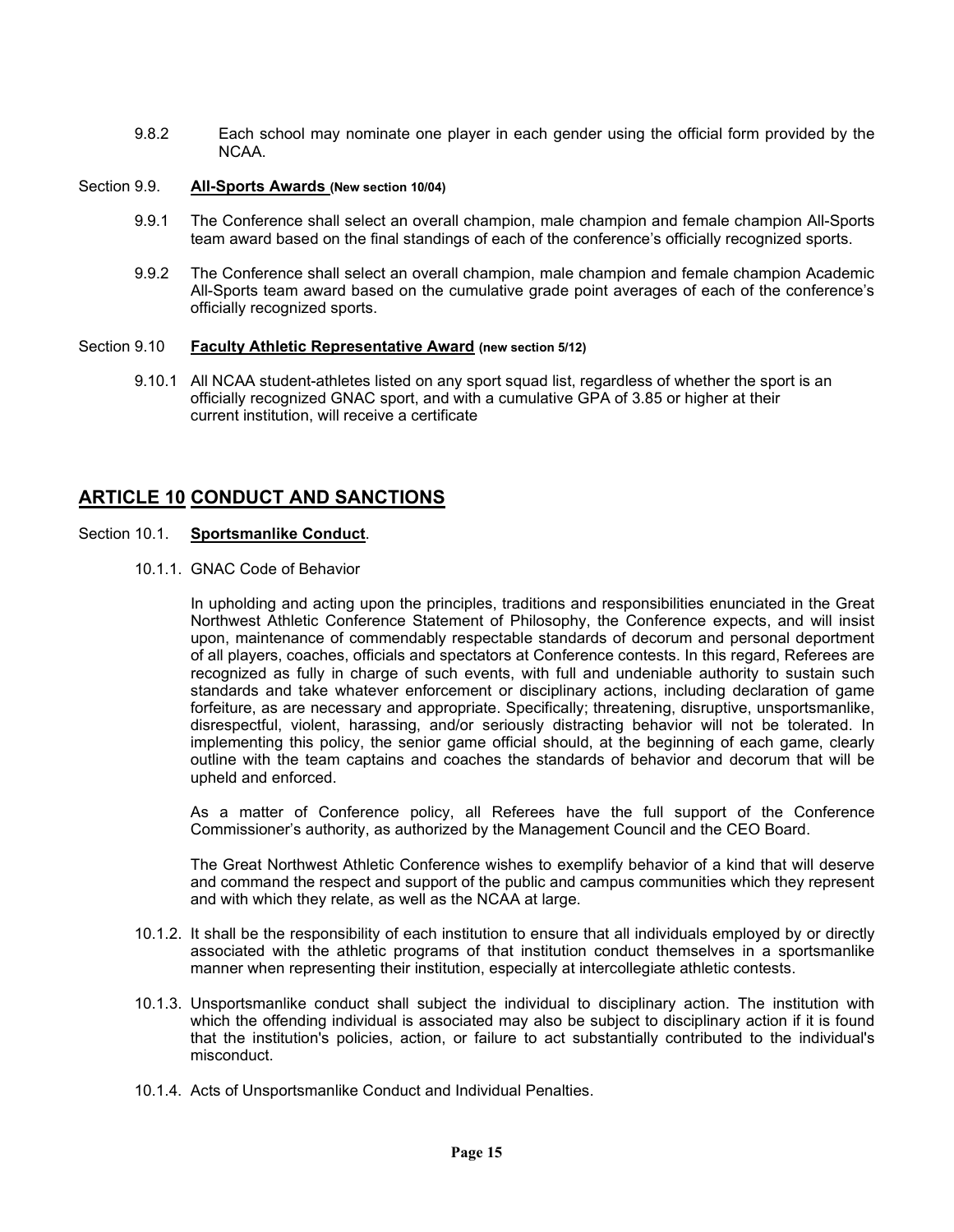- 10.1.4.1. Acts of unsportsmanlike conduct shall include, but not be limited to: any person who strikes or physically abuses an official, opposing coach, player, or spectator. This person may be ejected from the contest and may be suspended for additional contests, as the Commissioner deems appropriate.
- 10.1.4.2. The following actions shall be subject to a reprimand for the first offense and a suspension for one contest for an additional offense (a flagrant offense is subject to suspension on the first offense):
	- a) Intentionally inciting participants or spectators to violent or abusive action.
	- b) Using obscene gestures or profane or unduly provocative language or action toward officials, opponents, or spectators.
	- c) Publicly criticizing any game official, Conference personnel, another institution or its personnel.
	- d) Acts of unsportsmanlike conduct not specifically described herein.
- 10.1.4.3. Any person who engages in negative recruiting by making statements to a prospective student-athlete, his/her parents, high school coach, or other persons interested in the prospective athlete which are derogatory of another member institution, its personnel, or its athletic program shall be subject to a reprimand for the first offense, and to the suspension of the privilege of recruiting for one season for an additional offense.
- 10.1.5. Penalty Imposition and Appeal Procedures.
	- 10.1.5.1. Whenever the Commissioner concludes that there has been a violation of this regulation, he/she shall impose the penalty prescribed above or, where he/she is given discretion as to penalty, he/she shall impose a penalty that he/she deems appropriate.
	- **10.1.5.2.** Whenever the Commissioner decides to impose a penalty, he/she shall first give notice of the decision to the individual and the institution involved. **(Revised 10/06)**
	- 10.1.5.3. In the event that the individual or the institution feels that the penalty is inappropriate because the violation did not occur or because the penalty is excessive, there shall be the right to appeal the matter to the Appeals Committee. An intent to appeal must be filed in writing to the Commissioner's office within one working day of receipt of notice of the penalty imposed. Once notice of intent to appeal has been filed, the official, written appeal documents and supporting information must be received in writing by the Commissioner's office within two working days of receipt of notice of the penalty imposed. **[Revised 5/13]**
	- 10.1.5.4. The Appeals Committee shall conduct a prompt hearing, giving the individual or institution opportunity to be heard. The Committee may reaffirm, set aside, or increase the penalty as is deemed appropriate, giving the individual or institution written notice of its decision and its reasons.
	- 10.1.5.5. The Appeals Committee shall stay the penalty imposed by the Commissioner pending the decision. No announcement of the penalty shall be made until the individual or institution fails to give notice of the desire to appeal within the time period specified in 10.1.5.3.
	- 10.1.5.6. Whenever a penalty of suspension is imposed at or near the end of a season of competition, the penalty may be carried over into the next season of competition.
	- 10.1.5.7. Definition of terms used in this bylaw.
		- a) Suspension in the case of a player means that the player cannot participate in the designated number of contests but may practice.
		- b) In the case of a coach, suspension means that the coach cannot be present in the playing arena for the designated number of contests but may conduct practice sessions.